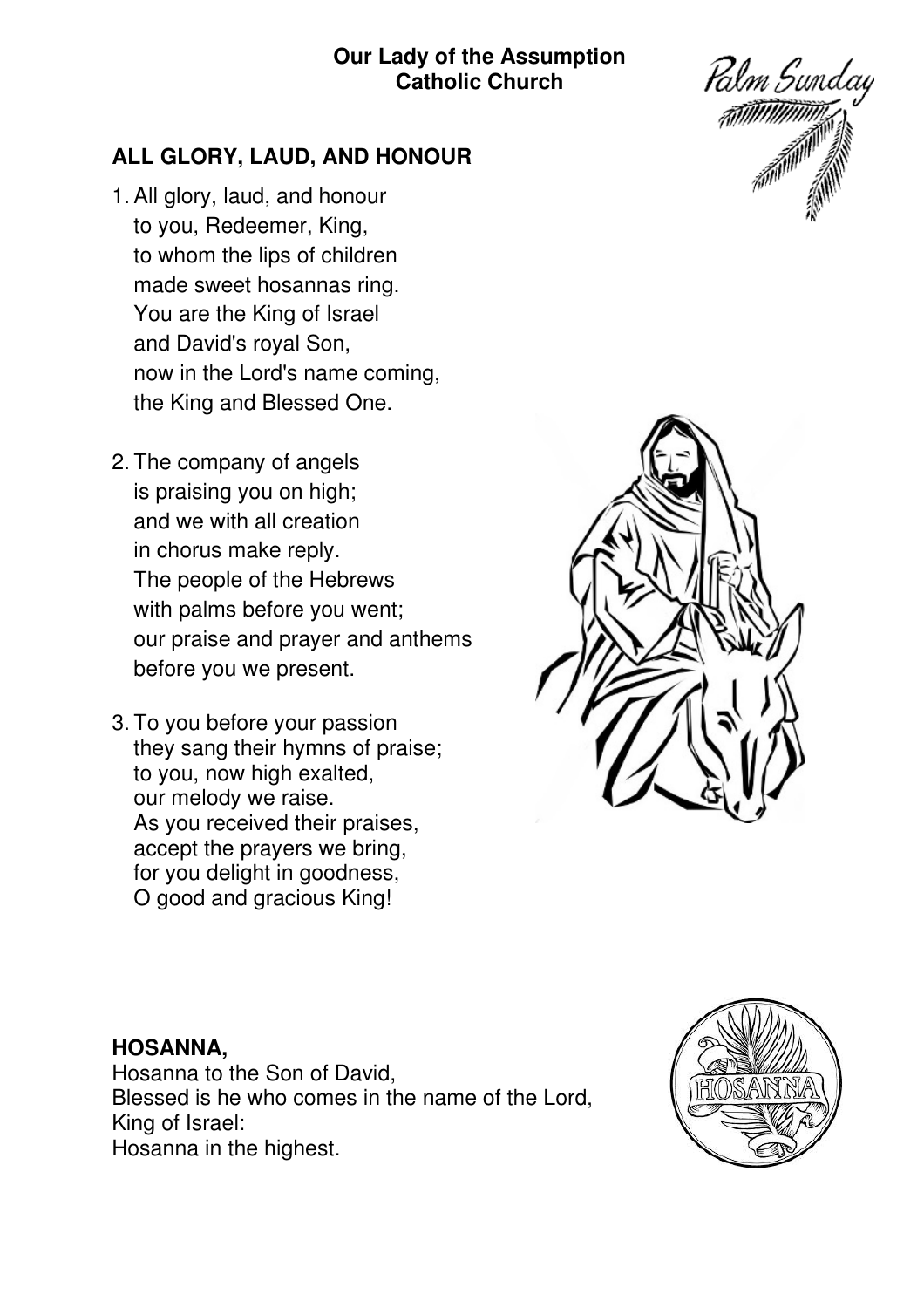## **HAIL REDEEMER, KING DIVINE**

- 1. Hail Redeemer, King divine! Priest and Lamb, the throne is thine; King, whose reign shall never cease, Prince of everlasting peace.
	- Chorus: Angels, saints and nations sing: Praised be Jesus Christ, our King; Lord of life, earth, sky and sea, King of love on Calvary.
- 2. King whose name creation thrills, Rule our minds, our hearts, our wills, Till in peace each nation rings With thy praises, King of kings
- 3. King most holy, King of truth, Guide the lowly, guide the youth; Christ thou King of glory bright, Be to us eternal light.
- 4. Shepherd-king, o'er mountains steep homeward bring the wandering sheep; shelter in one royal fold states and kingdoms, new and old.
- 5. Eucharistic King, what love draws thee daily from above, clad in signs of bread and wine: feed us, lead us, keep us thine!





# **LAUDA JERÚSALEM DÓMINUM,**

Lauda Jerúsalem Dóminum, Lauda Deum tuum Sion.

Hosánna, Hosánna, Hosánna Fílio David. (2)

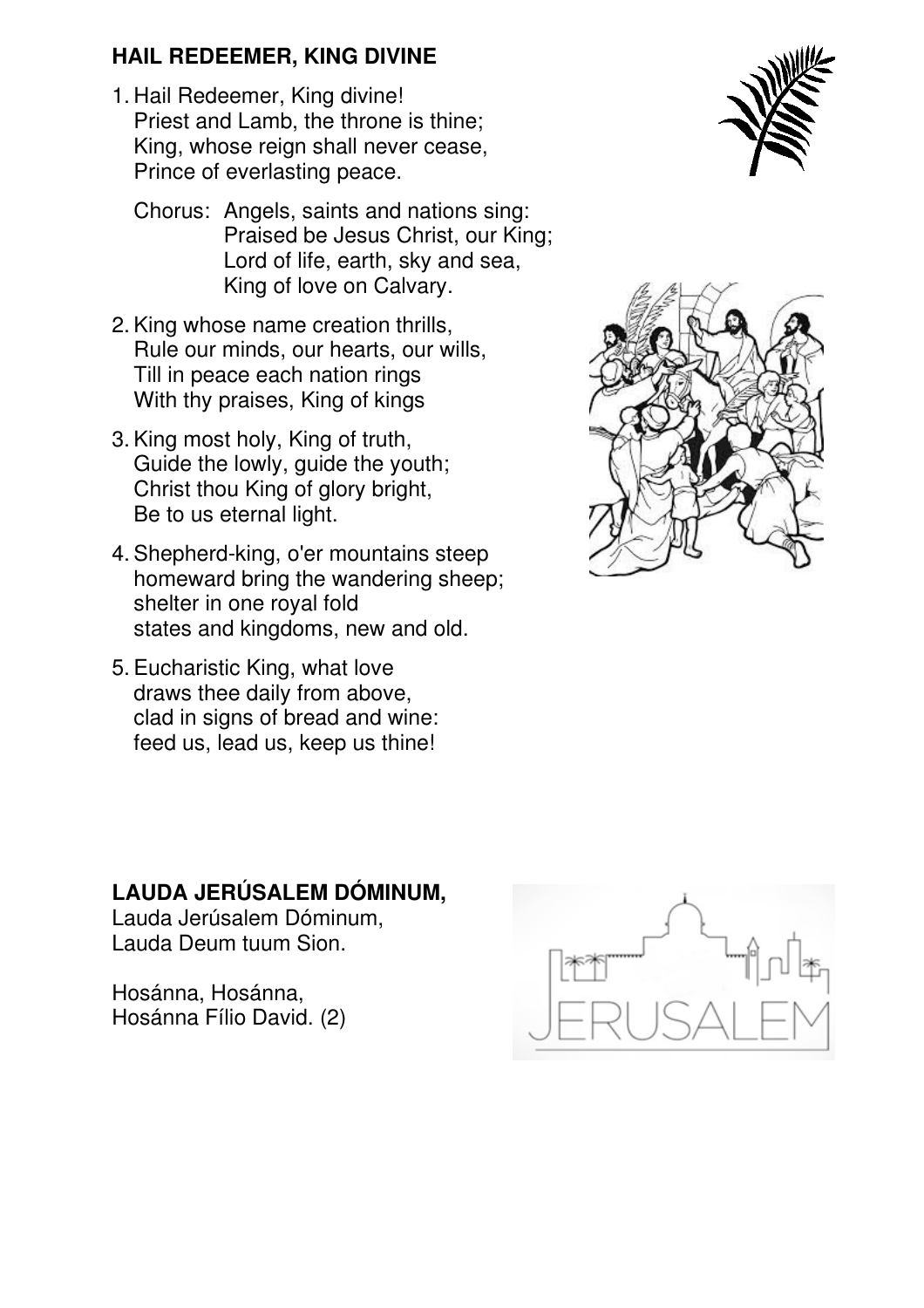## **HOSANNA KWEZIPHEZULU**

B: Hosanna!

All: Hosanna, Hosanna, Hosanna kweziphezulu. (x2)

- 1. B: Nansi iNkosi yethu All: Hosanna, Hosanna, Hosanna kweziphezulu. B: InguMhlengi wethu All: Hosanna, Hosanna, Hosanna kweziphezulu. B: Ubusisiwe All: Ozayo, Ozayo, Ozayo ngegamaleNkosi
- 2. B: UMsindisi wethu All: Hosanna, Hosanna, Hosanna kweziphezulu. B: Ungumngane wethu All: Hosanna, Hosanna, Hosanna kweziphezulu. B: Ubusisiwe All: Ozayo, Ozayo, Ozayo ngegamaleNkosi
- 3. B: Umalusi wethu All: Hosanna, Hosanna, Hosanna kweziphezulu. B: UnguMholi wethu All: Hosanna, Hosanna, Hosanna kweziphezulu. B: Ubusisiwe All: Ozayo, Ozayo, Ozayo ngegamaleNkosi

# **GIVE ME JOY IN MY HEART**

1. Give me joy in my heart, keep me praising. Give me joy in my heart, I pray. Give me joy in my heart, keep me praising. Keep me praising till the break of day.



Refrain: Sing hosanna, sing hosanna, sing hosanna to the King of kings! Sing hosanna, sing hosanna, sing hosanna to the King!

- 2. Give me peace in my heart, keep me resting. Give me peace in my heart, I pray. Give me peace in my heart, keep me resting. Keep me resting till the break of day. [Refrain]
- 3. Give me love in my heart, keep me serving. Give me love in my heart, I pray. Give me love in my heart, keep me serving. Keep me serving till the break of day. [Refrain]